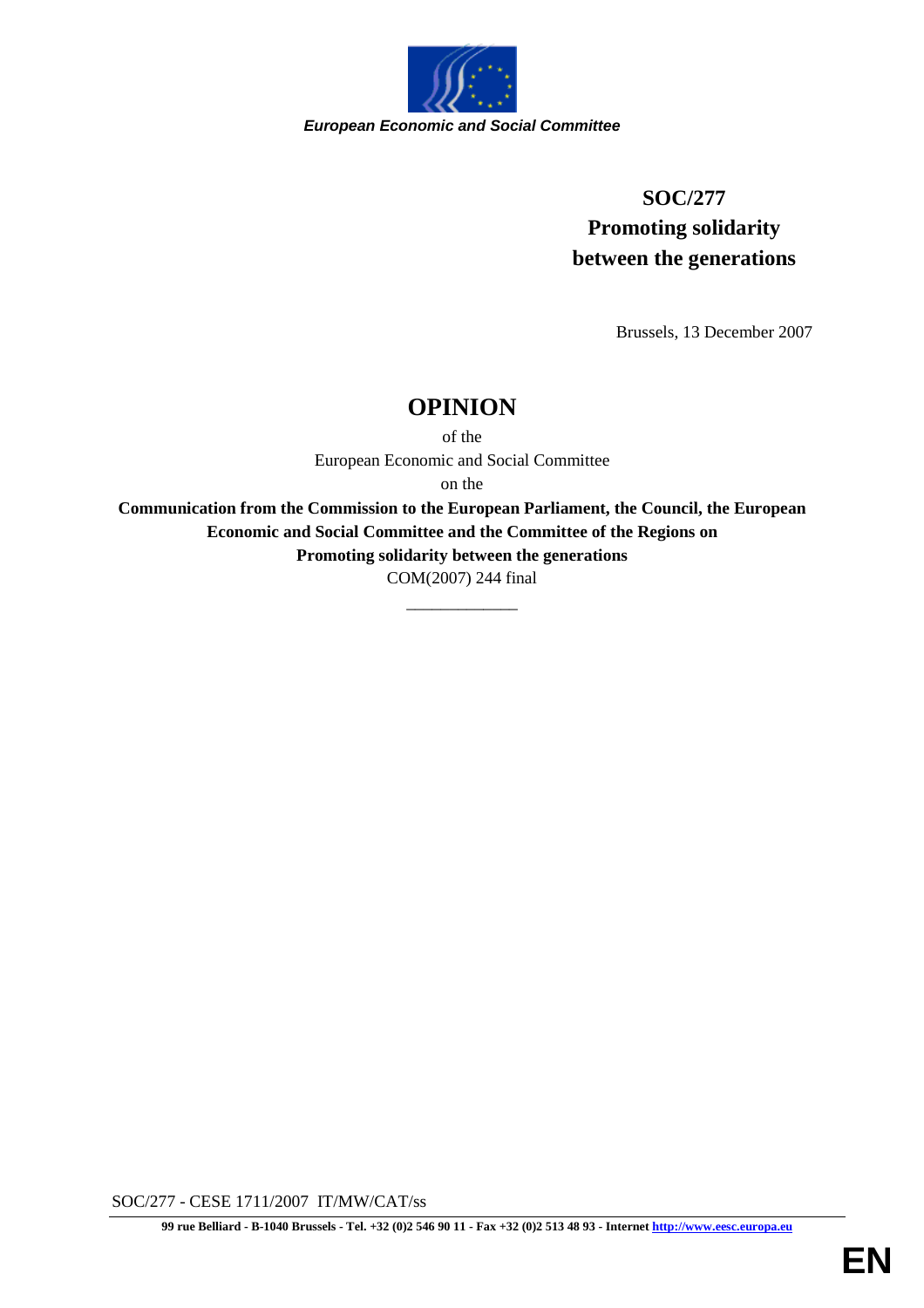On 20 June 2007 the European Commission decided to consult the European Economic and Social Committee, under Article 262 of the Treaty establishing the European Community, on the

> *Communication from the Commission to the European Parliament, the Council, the European Economic and Social Committee and the Committee of the Regions on Promoting solidarity between the generations*  COM(2007) 244 final.

The Section for Employment, Social Affairs and Citizenship, which was responsible for preparing the Committee's work on the subject, adopted its opinion on 14 November 2007. The rapporteur was **Mr Jahier**.

At its 440th plenary session, held on 13 December 2007, the European Economic and Social Committee adopted the following opinion by 106 votes to 21 with 28 abstentions.

> \* \* \*

## 1. **Background**

- 1.1 The principle of solidarity between the generations is one of the structural keys to the European social model. Owing to demographic imbalances, it must be reinforced through new commitments and solutions, striking a new financial equilibrium. Therefore, to maintain this principle of solidarity between the generations, an active approach must be taken by the public authorities, at various levels, and all the social players must be involved in guaranteeing high-quality social services of general interest for families, young people and all those unable to support themselves, together with lasting pension and social security systems.
- 1.2 In connection with these issues, particularly the reconciliation of working and family life, the promotion of equal opportunities and of employment (especially for women), the EESC recently stated its position in a series of opinions<sup>1</sup>, the recommendations of which are fully reiterated in the analyses and proposals made herein.
- 1.3 Although the Commission communication is entitled Promoting solidarity between the generations, it concentrates on the family, including in relation to the new Alliance for Families, recently established by the European Council. The amount of activity currently

<sup>1</sup> See, above all: EESC opinion of 16 December 2004 on Relations between the generations (rapporteur: Mr Bloch-Lainé), OJ C 157 of 28.6.2005; EESC opinion of 14 March 2007 on The family and demographic change (rapporteur: Mr Buffetaut), OJ C 161 of 13.7.2007; EESC opinion of 14 March 2007 on The economic and budgetary impact of ageing populations (rapporteur: Ms Florio), OJ C 161 of 13.7.2007; EESC opinion of July 2007 on The role of the social partners in reconciling working, family and private life (rapporteur: Mr Clever).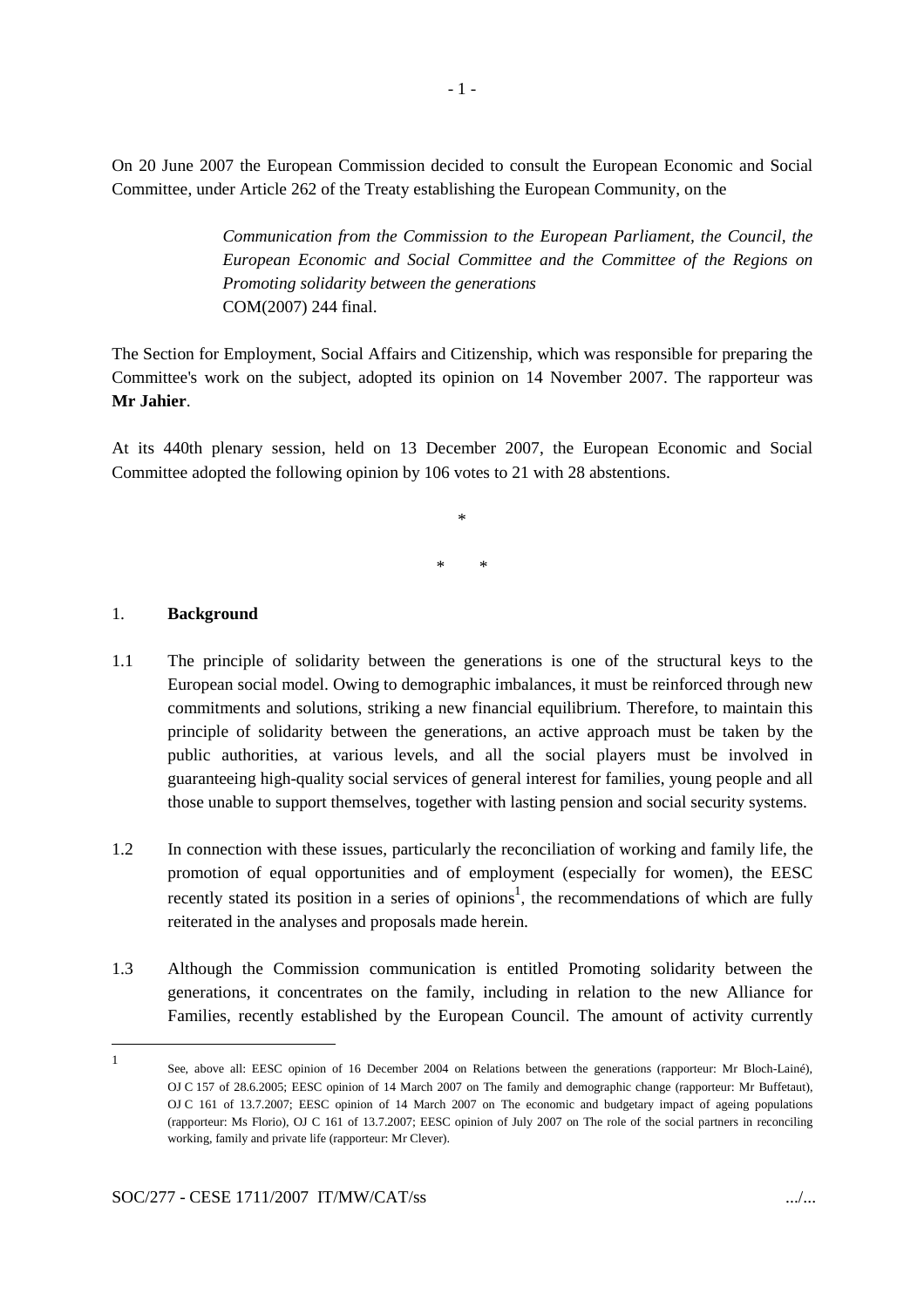$-2-$ 

being witnessed at Community level amounts to an important renewal of interest and action in the area of the family after a long break. It is also – as the Commission's Communication itself states – "the first stage in a European response to the challenges laid down by demographic change". For this reason, the opinion concentrates on these issues.

- 1.4 In 1983, the European Parliament passed a resolution on European family policy which gave the policy visibility at European level for the first time and, above all, paved the way for the creation of a budget heading the following year for promoting pro-family activities.
- 1.5 1989 saw the first meeting of the Council of family affairs ministers, which adopted some important measures on proposals from the European Commission. Thus the Commission itself was asked to set up a European Observatory on the Social Situation, Demography and Family, now the European Observatory on Demography and the Social Situation (SSO), and a high-level group of government experts on the family. Finally, the Commission created an Interservices Group on the family dimension of various Community policies. On this occasion the Council also opted for institutionalising contacts with family organisations and with the European Parliament's Intergroup on Family and Protection of Childhood.
- 1.6 In 1994, 1999 and 2004, the Parliament passed new resolutions, while the cross-party group itself was set up in 1988.
- 1.7 However, one of the consequences of a crisis in 1998 regarding budget headings and their legal basis was to put an end to the heading allocated for supporting families.
- 1.8 The present Communication is the outcome of the Commission's thinking on demographics which began with the 2005 Green Paper on demographic challenges<sup>2</sup> and continued with the Communication entitled *The demographic future of Europe – from challenge to opportunity*<sup>3</sup>. It is also part of a wider institutional dynamic launched by the German Presidency with the conclusions of the Spring European Council and ending with those of the Council of Ministers on the Alliance for Families on 30 May 2007 and reprised in the Conclusions of the European Council of 21-22 June 2007.
- 1.9 The Communication points out that Europe has essentially three types of intervention to support the family: compensation of direct and indirect costs relating to the family; support services for parents in the form of care and education of children and those in need of care, and adapting employment and working times as well as conditions and access to social services of general interest at local level. These aspects have evolved in very different ways in the various Member States depending on political choices and the goals these entail. While

<sup>2</sup> COM(2005) 94 final.

<sup>3</sup> COM(2006) 571 final, examined by the Committee in an exploratory opinion of 14 March 2007 on The family and demographic change, requested by the German Presidency (rapporteur: Mr Buffetaut), OJ C 161 of 13.7.2007.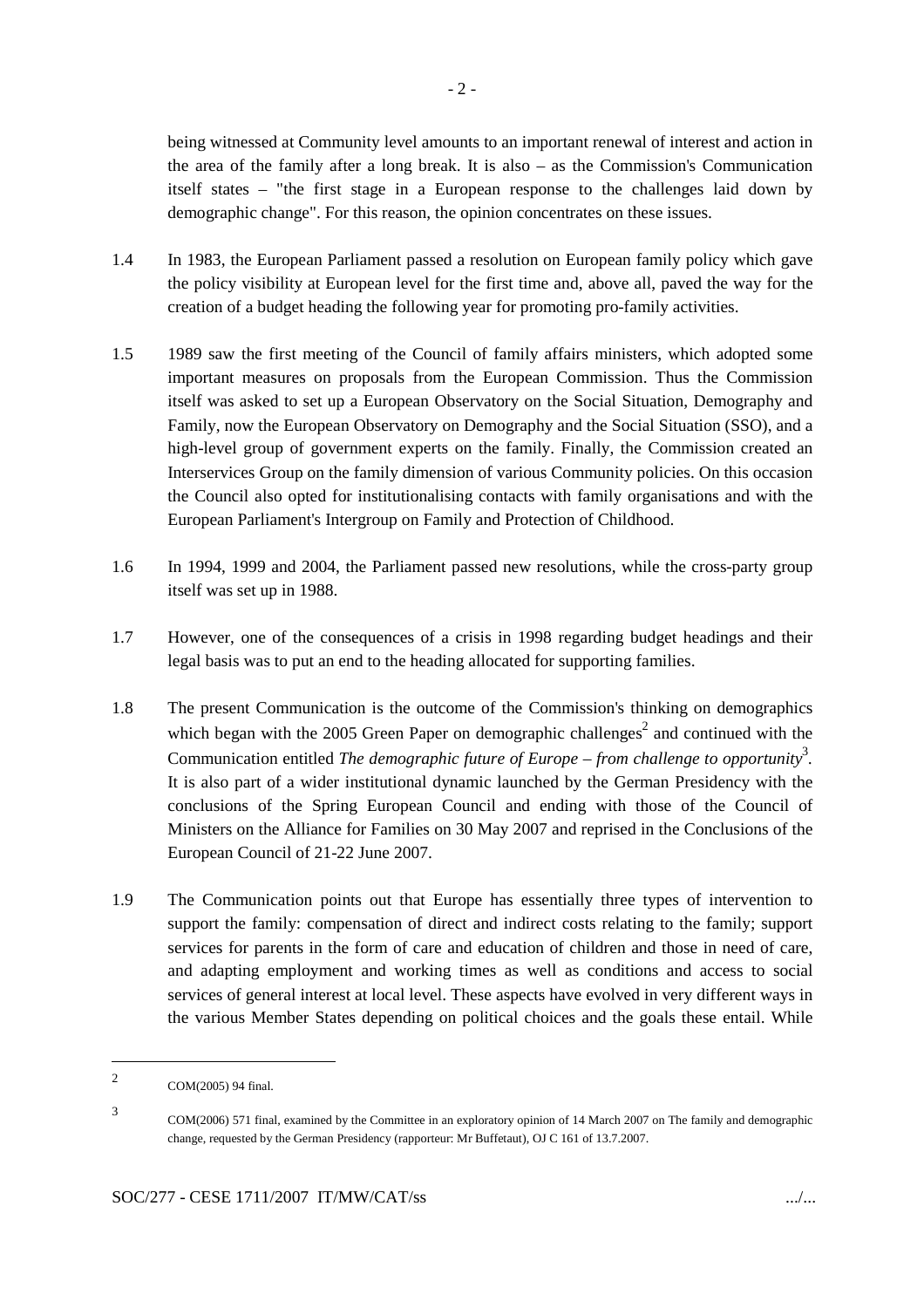the Commission has difficulty identifying the most effective policies, it nevertheless highlights the way that some countries (the Scandinavian countries) have been successful in finding a mixture of policies promoting reconciliation of work and family life and gender equality, so as to encourage both higher birth rates and a sustained level of female employment.

- 1.10 Although family policies are, strictly speaking, a matter entirely for the Member States, the Commission points out that the European Union has always sought in its policymaking to take account of the family and the quality of life of its members. Moreover, the balance between family and working life is one of the key planks of Community employment policies as part of the Lisbon Strategy.
- 1.11 The Commission's Communication goes on to set out the nature of the European Alliance for Families and the Community action geared to supporting it. Particularly important elements of this are a high-level group of government experts on demographic issues, the establishment of European as well as national, regional and local forums and networks, the creation under the auspices of the European Foundation for the Improvement of Living and Working Conditions of an observatory on best practices, and a series of research tools focused particularly on the  $7<sup>th</sup>$  Framework Programme. Finally, the Commission intends to mobilise the resources of the European Structural Funds to support equal opportunities and the balance between family and working life.

## 2. **Remarks and challenges**

- 2.1.1 There is no doubt that the question of inter-generational solidarity is a very broad and involved one and is in turn part of a more complex set of challenges posed by various social, economic and international changes underway, among them population ageing, which will have a substantial impact on the lives of Europe's citizens in the future, especially on working and social conditions. In its Communication, the Commission notes that the Lisbon strategy provides the basis on which family policy can be modernised by promoting equal opportunities and above all by improving the reconciliation of work and family and private life, which increases women's participation in the labour market. This reconciliation is also highlighted in the integrated guidelines for growth and jobs, according to which employment policy should be tailored to the circumstances of family life and changes in those circumstances during different periods of life. The open coordination method, which affects social protection and social integration, focuses on improving the situation of poor children and their families, supporting long-term care of dependants and modernising pension systems.
- 2.1.2 The meeting of generations that is played out and develops within the family is an enormous challenge from which Europe is not exempt. The family is the natural forum for solidarity between the genders and through the life cycle. Social change has resulted in the emergence of a wide range of different family structures. When designing measures, account must be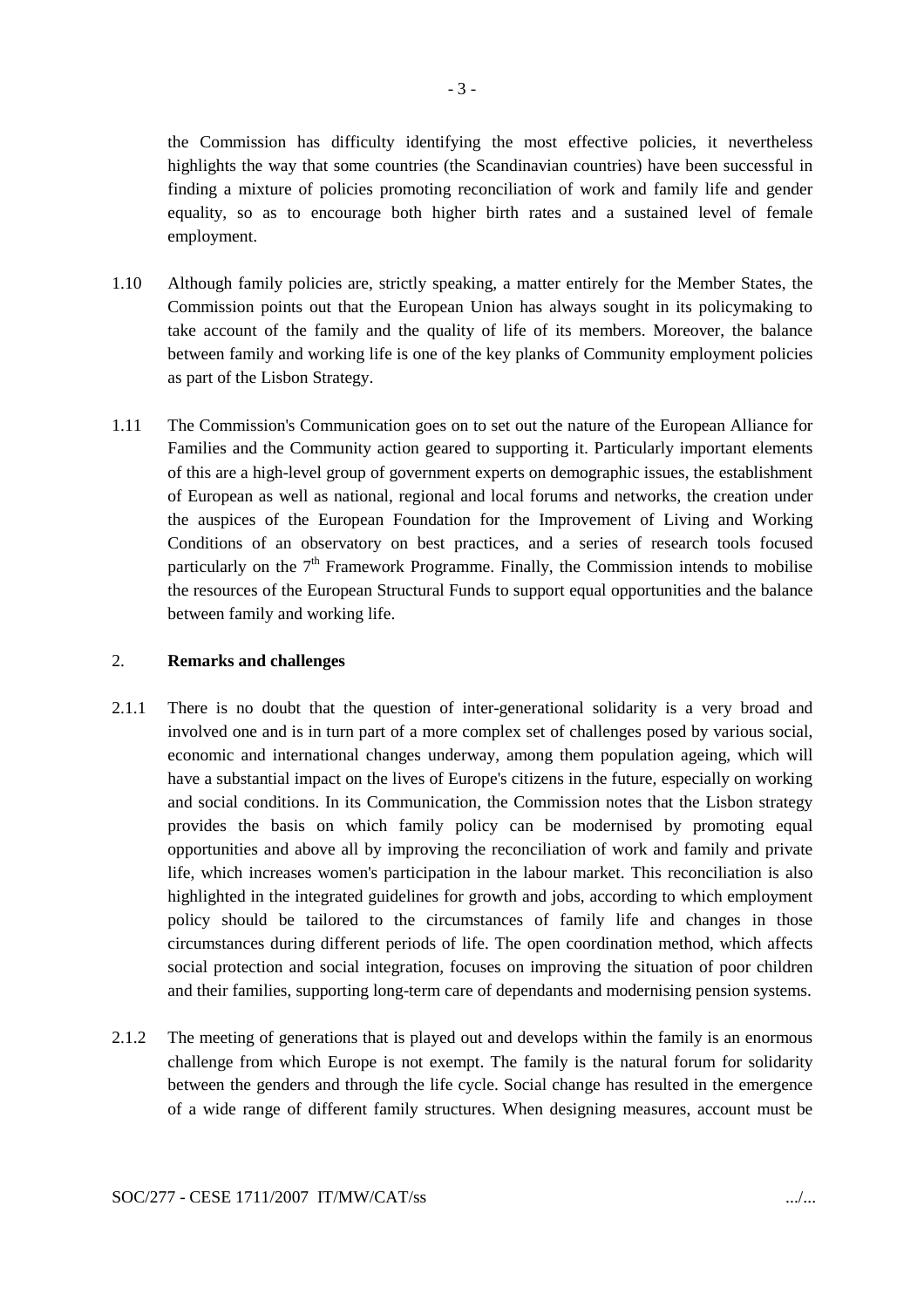taken of all the different family situations, with due respect for subsidiarity and national legislations<sup>4</sup>.

- 2.1.3 The most recent reports on the socio-demographic situation tell us that in several countries the number of family units is growing, while their size is dropping. At the same time, the structure of families is changing far more rapidly than was once the case due to the fall in the number of marriages (down from 8 per thousand inhabitants in the 1960s to 5.1 per thousand in 1999), the higher age at which they are contracted, the increase in separations and divorces, the increase in the number of those who live alone and the increase in children born outside of wedlock. On this last point, the number of children in the EU living with only one parent has risen by 50% since 1983 and today stands at 13% (with a peak of 25% in the United Kingdom)<sup>5</sup>. An increasing number of children live in blended families, which have several grandparents and siblings from former families. Adoption of children from outside Europe is increasing, and new family cultures have appeared as a result of immigration.
- 2.1.4 The fertility rate in Europe is now around 1.45 children per woman and hence well below that required to replenish the population. It is lowest in the Mediterranean countries. The decline in birth rates is an almost universal phenomenon within the European Union and amounts to more than 45% since the 1960s.
- 2.1.5 As a result, our societies have ever fewer young people and children and ever more pensioners and older people generally. In 1950, 40% of the population of the EU-25 were under 25. In 2000, the figure was down to 30% and in 2025 it will fall to 25%. By contrast, in 1950 only one person in ten was older than 65, while in 2000 it was already one in six and in 2025 it will be close to one in four. These figures are indicative of profound changes in the structure of consumption, in housing and care needs, in social behaviour and in the actual priorities of public policies.
- 2.1.6 Of course, Europe's various forms of social security, working conditions and medical advances mean that most older people can count on a substantially longer life and a relatively comfortable income. Nevertheless, serious problems of poverty affect at least a sixth of women over 65 and in general around a quarter of the elderly living alone<sup>6</sup>. Poverty and exclusion among elderly women is usually the result of their having a weak or non-existent

<sup>4</sup> See the EESC opinion of 31.1.2006 on the "Green paper on applicable law and jurisdiction in divorce matters", rapporteur: Mr Retureau (OJ C 24, 31.1.2006), where it is stated that "the Green Paper (wisely) does not propose to harmonise substantive law."

<sup>5</sup> Eurostat, Population in Europe, 2005. Although the presence of one parent families varies widely among EU Member States (below average in Italy, above in Sweden), composition by sex is almost identical in all countries (with a clear prevalence of women), with the sole exception of Sweden, where 26% of lone parents are men.

<sup>6</sup> Poverty is calculated here in relation to the income levels of each Member States, so that it appears lower in some of the new Member States (for example, only 6% in Poland), while markedly higher in others, such as Ireland (44%), Greece (33%), Portugal (30%), Belgium (26%) and the UK (24%). Europe's Social Reality, BEPA consultation document, March 2007.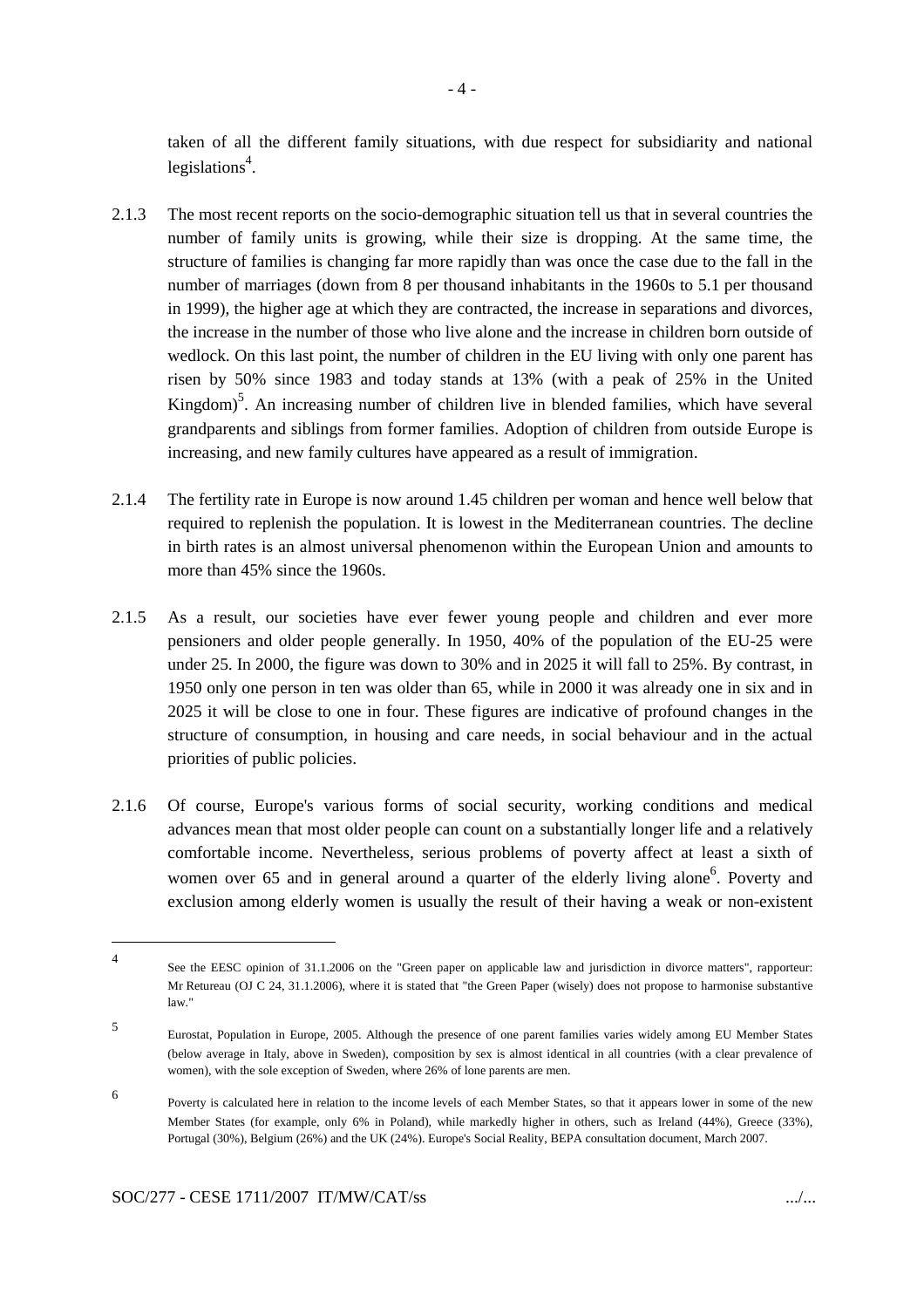employment history. Obviously, this situation becomes graver for those over seventy and eighty, creating an increasingly unsustainable burden on families, in so far as the social security and care system is unable to provide adequate services.

- 2.2 According to Eurobarometer<sup>7</sup>, 97% of Europeans view the family to be one of the most important things in their lives, coming immediately after health. This favourable view becomes even more positive when Europeans are asked about the future<sup>8</sup>. The importance of the family is evident when help is needed: 70% say they turn to their partner, while 25% turn to another family member, notably in cases of illness (88%) and need of advice (78%) or money (68%).
- 2.3 Europe's families are increasingly living on the outskirts of large cities. However, the pattern varies greatly depending on age: the very elderly and the young are more attached to living in big cities, while families with children and people of retirement age tend to relocate to small centres. The difference of location depending on age tends to create new problems in terms of managing services and of social cohesion in large urban areas, a phenomenon also aggravated by migratory movements, which tend to be greater in cities where there is a demand for a larger work force.
- 2.4 The percentage of the European population over the age of sixty-five rose to 17.2% in 2005 (EU-15). Due to greater life expectancy, women make up the larger part of the growing contingent of the elderly and account in all European countries for more than 50% of those over sixty-five.
- 2.5 As far as poverty is concerned, around 72 million people in the EU-25 (i.e., 15%) are directly affected and 26 million are teetering on the poverty threshold<sup>9</sup>. Of these, around 12 million are older persons; 9% of the EU population have lived in a low-income family for two out of the last three years of their lives; families with several children are at particular risk of poverty. Around 20% of Europe's 94 million young people under 18 are exposed to the risk of poverty and in the last three decades the child poverty rate has risen in all EU countries and now surpasses that for the population as a whole, with particularly serious peaks for singleparent families, families that experience long-term unemployment or underemployment, and large families. The children of poor families suffer hardship, are gravely disadvantaged, have

<sup>7</sup> Eurobarometer 273, "European social reality", February 2007.

<sup>8</sup> See on this issue the book *Valori a confronto*, ed. R. Gubert and G. Pollini, Milan 2006, which draws on research data of the European Values Study, which involved 40 000 people in 33 European countries (EU and certain countries of the Council of Europe) and was carried out by a number of the continent's universities. "The demographic future of Europe", a research project carried out by the Robert Bosch Foundation and the German Federal Institute for Population Research, which interviewed 34 000 people in 14 European countries, confirms the strong attachment Europeans have to the family.

<sup>9</sup> Calculated on the basis of a poverty threshold of 60% of average income. "The social situation in the European Union 2004" and Eurostat 2003. See also the latest, 2005-2006, edition of "The social situation in the European Union", published by the Commission in spring 2007, which dealt with the balance between generations in an ageing Europe.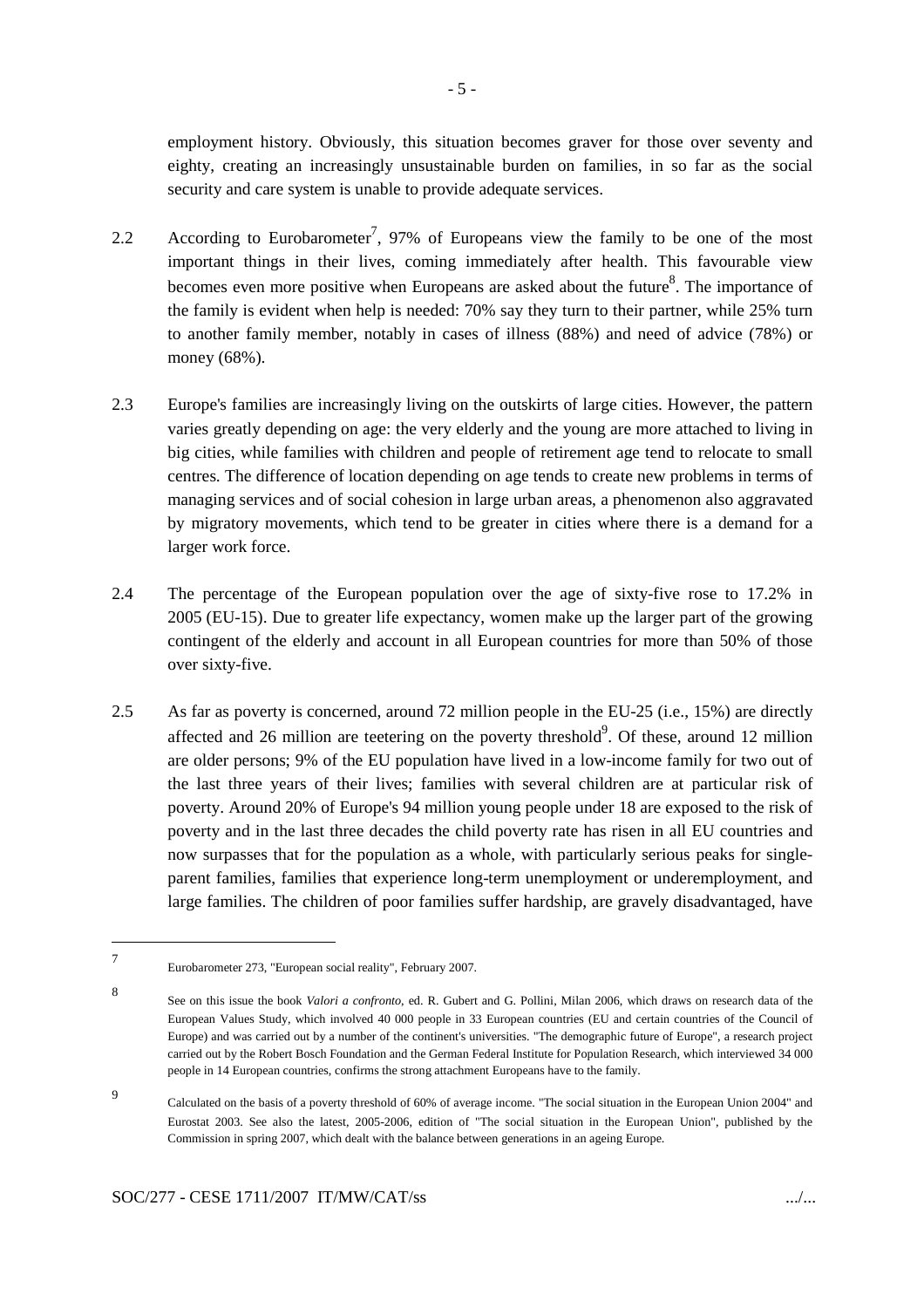more health problems and do less well at school, with obvious social, economic and political costs for the future. Such lack of concern for children's rights can cultivate juvenile delinquency and the exploitation and trafficking of children.

## 3. **General comments**

- 3.1 Despite the above, the European institutions have so far found it very difficult to see the family as a social structure that plays an essential role in present-day society and for this reason merits greater interest from the Community.
- 3.2 Although there is no shortage of official declarations from the most disparate public bodies at international and European level ascribing to the family a crucial role in society, in practical terms, Europe appears as yet not to have included the family in its priorities, which rest essentially on two pillars: the forces of the free market and competition, on the one hand, and equality of opportunity for all citizens, on the other. The reference to these two pillars is evident, for example, within the Lisbon Strategy and the Social Agenda 2005-2010.
- 3.3 Generally speaking, the European Commission continues to address the issue of the family from the vantage of social policy, employment and equal opportunities<sup>10</sup>. As a rule, however, in many documents dealing with matters such as young people, children's rights, education issues and so on, the actual notion of the family almost never appears and the approach focuses essentially on individual rights or on the individual as an economic actor. Rarely is he viewed in terms of his relationships, and first and foremost as part of a family and of a system of social relationships that centres upon the family. However, the family continues to play an important role in sustaining a person's growth, overseeing his integration in society and work and, very often, taking upon itself the burden of illness and of any brief or sustained period of disability and reliance on others. The social services provided by the state or the private or social market remain essential, especially in promoting reconciliation of work and family life, preventing family poverty and unemployment, and supporting and helping families afflicted by illness, substance abuse, child-rearing problems and domestic violence. These services are not enough in themselves to adequately meet the emotional and psychological needs of the individual, be it the person cared for or the care $r^{11}$ .
- 3.4 However, the increasing calls from Europe's citizens for attention to be paid to the family do appear to have received a very positive response from the German EU presidency, which proposed a grand alliance between the institutions in order to promote coordinated policies to

11

<sup>10</sup> Family issues are allocated to DG Employment, Social Affairs and Equal Opportunities. Individual documents can be found on the website of the European Alliance for Families: http://ec.europa.eu/employment social/families/index\_en.html. It is regrettable, however, that it is not possible to access all the extensive work carried out for more than a decade before 2000 by the European Observatory on the Social Situation, Demography and Family (established in 1989).

Susy Giullari and Jane Lewis, "The Adult Worker Model Family, Gender Equality and Care"; Social Policy and Development Programme Paper Number 19, United Nations Research Institute for Social Development, April 2005.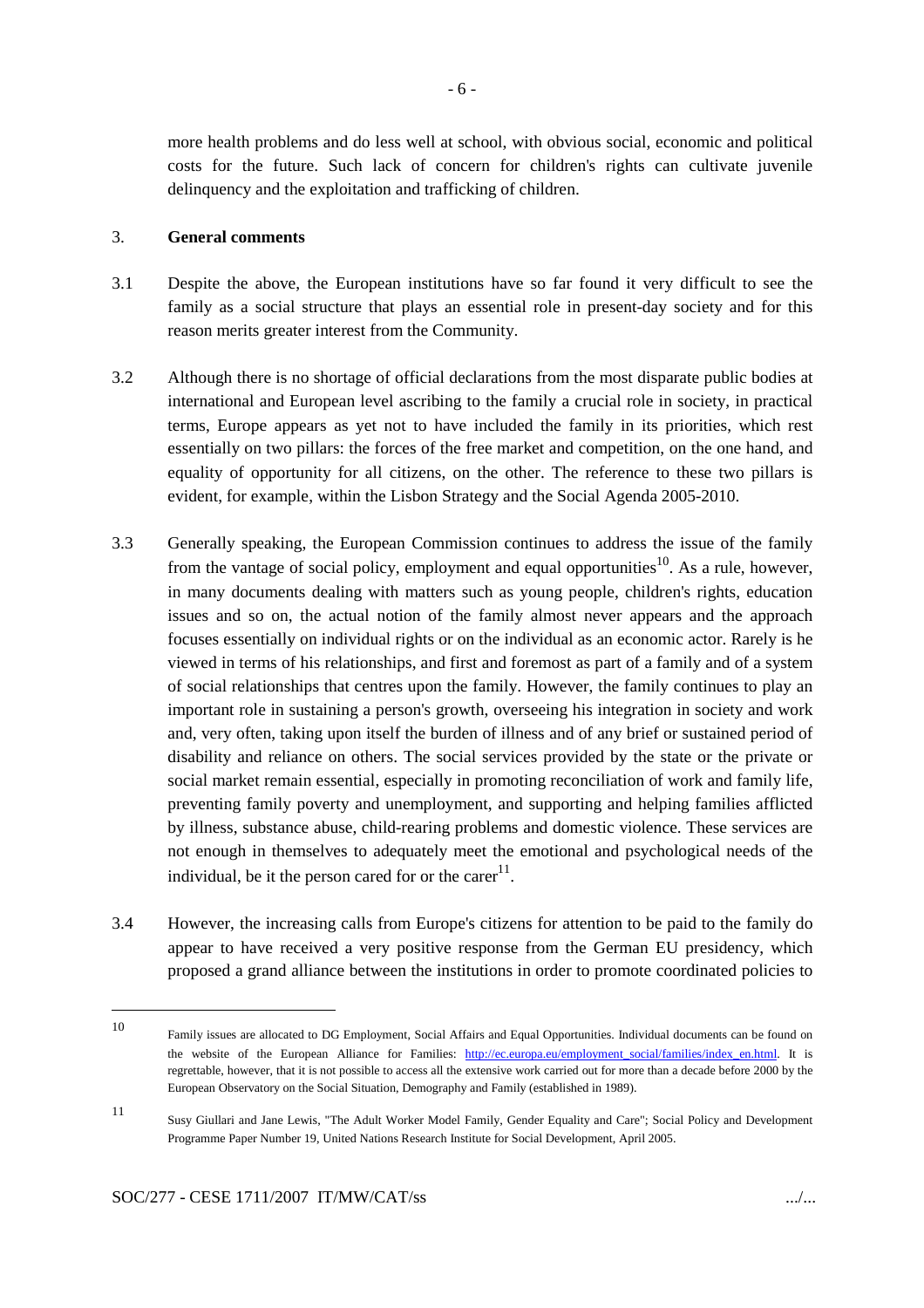counterbalance the fall in births and the increase in the number of older people. In the last two years, in fact, there has been a fresh start in all the Union's institutions which is more systematic, strategic and forward-looking and thus offers greater potential.

- 3.5 First and foremost, there are the important provisions of the Charter of Fundamental Rights of the European Union regarding the family<sup>12</sup>, though it is regrettable that the revision of the EU Treaties did not include an explicit reference to "supporting family life" in Article 3 on the aims of the European Union.
- 3.6 The EESC expresses its profound appreciation of the Commission's Communication, which sets out a practical agenda for lending substance to the proposed Alliance for Families. This is a constructive platform which takes on board a number of the suggestions already formulated by the EESC and more generally in the debate in recent years to respond to demographic challenges, support cooperation and partnership between various players, promote a better response to the needs of families looking after children and other dependents, improve reconciliation of work with both family and private life – including with a substantial investment in quality services for children and for families – and so help to establish a new and more robust solidarity between the generations.
- 3.7 The deplorable fact remains, however, that the lack of support from some Member States has made it impossible to apply the open coordination method to this area, which would have given the Alliance greater strategic and structural weight. The EESC recognises, nevertheless, that the Communication provides possible foundations on which to develop an organic platform which does not prejudice the possibility of further developments based on more explicit coordination.
- 3.8 Vigilance will be required, then, to ensure that after the crucial impetus given by the German Presidency, this new work does not get sidelined. As part of the new and increasingly intense interest of various European bodies in social questions and the wellbeing of citizens, the family is emerging as a new focus of attention, thought and action. These initial and diffident openings must be progressively enhanced and extended with a detailed work plan to culminate in the Third European Demographic Forum, scheduled for 2010.
- 3.9 More generally, the important thing is to give tangible recognition to the practical and substantial contribution that families continue to make to our societies and to the care of people at every stage of their life. In this light account should also be taken of the social and economic utility and of the possible and untenable increase in costs, especially for welfare services, if the family is not sufficiently supported and encouraged in performing its role.
- 3.10 In this connection, a significant role is already being played by social partners at various levels. As part of their first 2003-2006 work programme, the social partners presented a raft

<sup>12</sup> The articles concerned are: 7, 9, 14, 24-3, 33 and 34.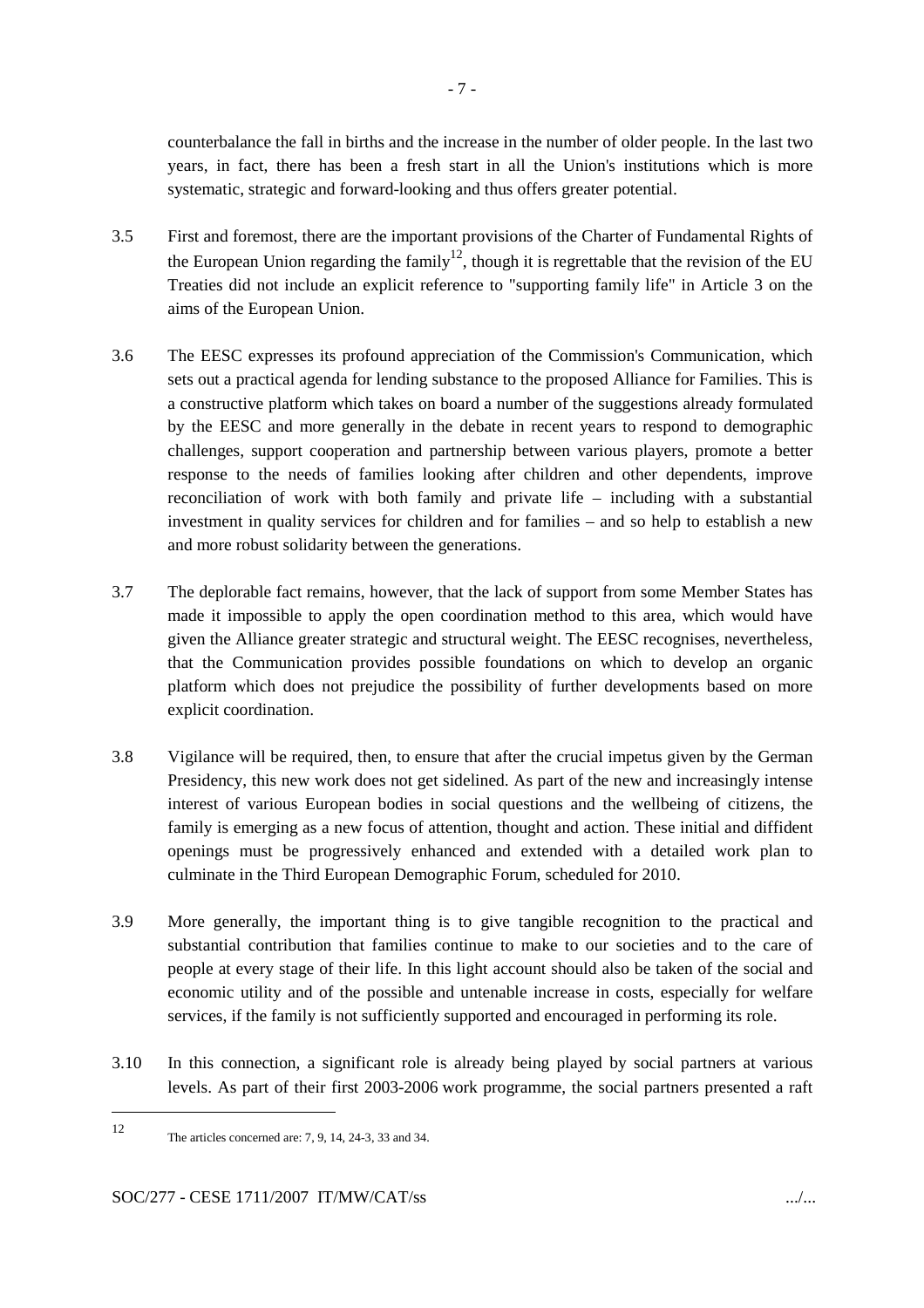of equal opportunities measures geared particularly to reconciling family and work and all that this entails. Their second programme, for the period 2006-2008, is based on a wideranging analysis of the principal challenges for the labour market<sup>13</sup>. The EESC encourages the social partners to continue in this direction.

- 3.11 But more and more consideration should also be given to the structural dimension of the role of creating and renewing the social and relationship capital which is increasingly recognised as indispensable to the wellbeing of the individual and of society as a whole. There is no doubt that time devoted to children and the family is time taken away from the career. However, it is also an investment in the care and education of people that should be recognised and encouraged: by considering adding to existing measures (benefit payments, tax breaks, parental leave, etc.) some form of recognition in terms of pension contributions for time spent taking care of those members of the household who need help<sup>14</sup>. This would thus prevent solidarity between the generations storing up a burden for the future (in terms of insufficient pensions and consequent greater risk of poverty) which will fall predominantly on women.
- 3.12 For similar reasons, another factor to be taken into account is the giving of unremunerated time, which is hard to quantify and is therefore often unnoticeable, even though it profoundly impinges on the quality of community life, which is increasingly sought after and valued by most people.
- 3.13 This basic structural dimension of people, which creates and generates the social fabric, must be given more explicit social recognition, in tandem with better development and alignment of all those other conditions of environment and services that can help people to realise the aspiration to start a family, to have the desired number of children and to be able to care for one's loved ones with equanimity.

## 4. **Specific comments**

4.1 The Commission's Communication itself sets out some helpful and detailed ways forward in terms of both goals and initial steps (such as the establishment of a high-level group of government experts on demographic questions). The EESC supports these approaches, encourages their elaboration in full and hopes they will be constantly given the appropriate publicity and their progress will be widely reported in order to secure the greatest possible participation in the process.

<sup>13</sup> In July 2007 Europe's social partners sent a letter to Commissioner Špidla in which they expressed their willingness to clarify the directive on family leave and the situation regarding reconciliation of work and family life in the EU. To this end organisations have set up a joint working group which is to submit a report to the EU social affairs summit to be held in March 2008.

<sup>14</sup> See, for example, the new measures established in Finland, where the social partners negotiated a major reform of the pension system in 2003, which was passed by Parliament in 2004 and brought into effect in 2005. For more information, see www.tyoelake.fi (pages in English).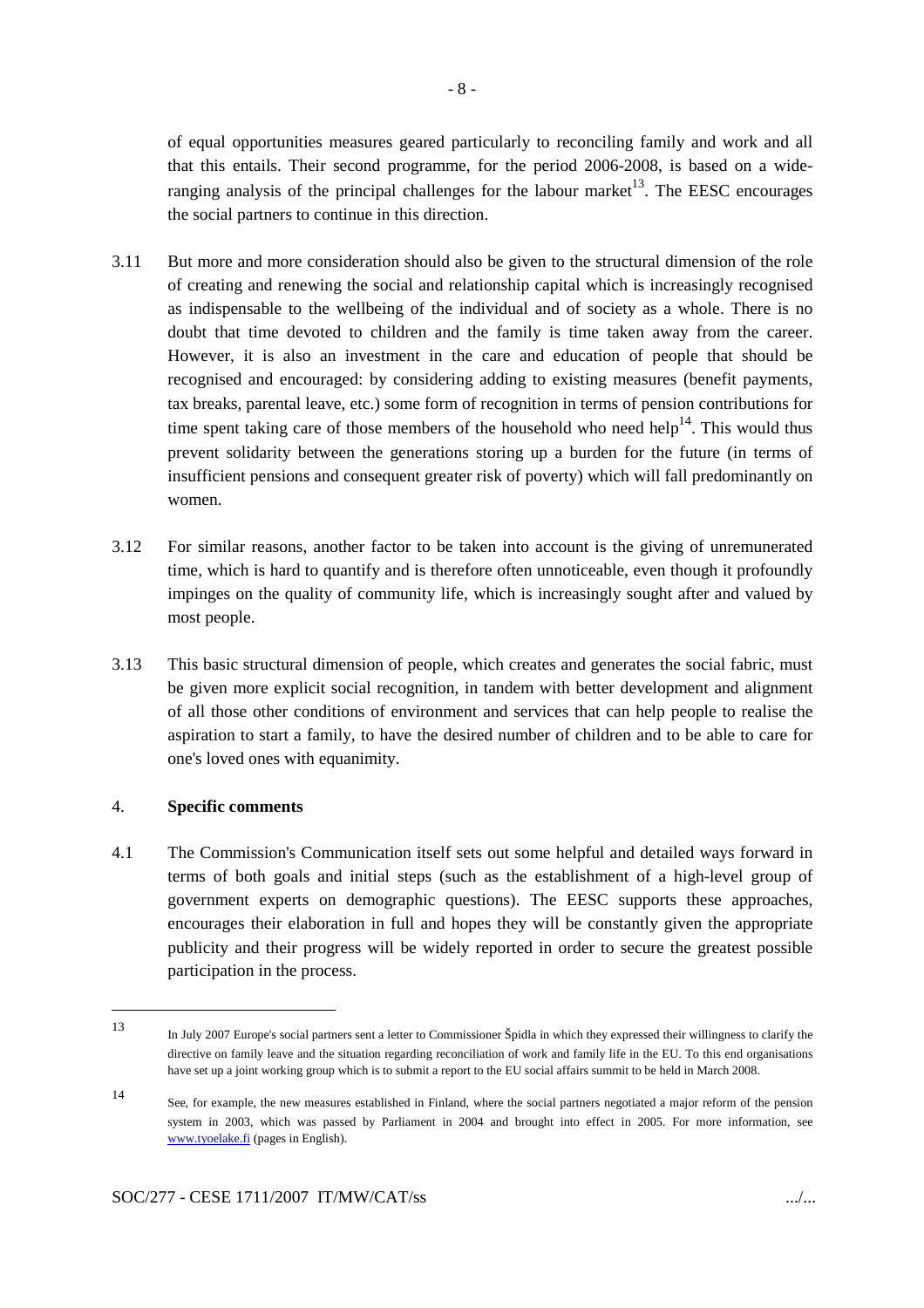- 4.2 Active involvement of local and regional actors is particularly important, given the ever more important and central role these institutions play in the provision of social services and delivering innovation. In this context, it seems worthwhile not only to promote the creation of regional and local forums, but also to call upon the Commission to play an active role, in coordination with interested parties, in preparing, and supporting, a detailed plan for forums and initiatives in all Member States to guarantee maximum involvement in the process.
- 4.3 The EESC believes that the creation of an observatory on best family policy practices within the European Foundation for the Improvement of Living and Working Conditions should be supported, and recommends that this be achieved through close consultation of civil society players – in particular family associations – at various points during the process, both in identifying these best practices and in appropriate opportunities for comparing and reflecting.
- 4.4 Vigilance will then be required to ensure that the prime focus of this observatory is not limited solely to family issues involving work, but that it is also directed towards the compilation of a detailed survey on the needs of the family and the generations and on measures and funds available for safeguarding and promoting the development of new forms of solidarity between the generations. This would help to map out the current infrastructures of social citizenship in the Member States<sup>15</sup>.
- 4.5 On the research front, the EESC also proposes the following specific areas for work:
	- the role and impact of fiscal policies (regarding both benefit payments and tax allowances) of the various EU countries in supporting or penalising family life, especially concerning children (from birth to care to education) and adults being cared for by families, reconciliation of work and family life and employment of women, as well as a fairer division of responsibilities between men and women;
	- policies and actions to promote active ageing: given the ever increasing gap between retirement age and dependency due to illness or advanced age, more initiatives and actions are needed to get older people committed to and involved in social and cultural activities to benefit their own community, since this increases the quality of the social capital in its entirety;
	- a life-cycle prognosis to investigate the possibility of replacing the current longitudinal view of average life cycles<sup>16</sup> with an alternative, more flexible, approach in which investment in the family, career-breaks to look after children or others who need care or to follow courses is not seen as the happy exception or as an inevitable detriment to

<sup>15</sup> See EESC opinion on the Social Policy Agenda (rapporteur: Mr Jahier) of 10 December 2003, OJ C 80 of 30.3.2004.

<sup>16</sup> A cycle which today supposes an absolutely rigid sequence of growing up, education and difficult and drawn-out integration into the world of work, with inevitable consequences on family time and possible birth rates, and ending in late adult life with having to face the double burden of supporting children and looking after one's own parents.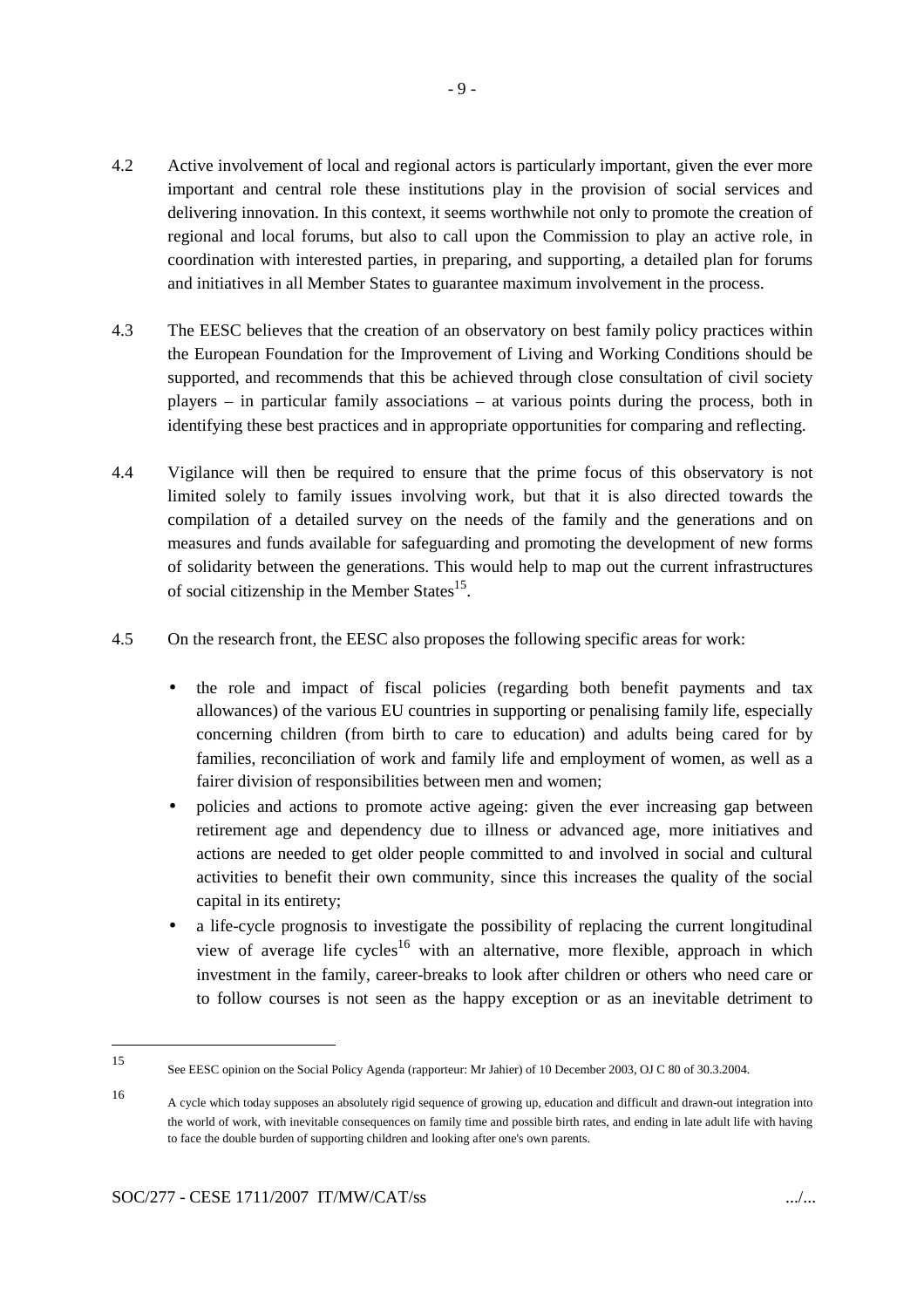career, especially for women, but instead progressively becomes a normal and ordinary condition for most men and women who so desire $17$ .

- At the same time, research should take account of the abovementioned steep rise in the number of one-parent families that could lead to more people being alone in their old age and finding it very difficult to meet their financial commitments; in such cases, a more flexible approach to the life cycle could seriously affect their standard of living. Research should therefore also look into measures that could be taken to ensure that pension levels are sufficient to guarantee a decent standard of living for all, while also exploring the individualisation of pension rights between the members of the family.
- The social impact and costs of child poverty (including child trafficking and crime against children), support provided to families in coping with unemployment, illness, substance abuse, mental health problems, domestic violence and child-rearing problems, and obstacles to young people becoming independent and starting a family for both sexes.
- 4.6 There are two further areas that have been little explored and which the EESC believes need greater and more careful attention from the Commission as part of the present strategy:
	- in the main, housing policies are still conceived within a life cycle in which the part devoted to work was absolutely predominant and which no longer seems to correspond to the present reality<sup>18</sup>. This is especially true of social housing, be it promoting family crèches or the right of those needing care to live at home and have a real possibility of doing so;
	- the situation of disabled or highly dependent people, often living in their own or the family home, is a challenge for the introduction of the type of social services and products that help elderly people to live independently in their own home and also a challenge in terms of the isolation of individuals and families which only becomes clear when a tragedy occurs.
- 4.7 The proposal recently submitted by a broad cartel of European-level family organisations to the various European institutions would seem particularly worthy of attention<sup>19</sup>. It is a call for a revision of VAT rates on baby products, beginning with nappies. There has already been a definite political commitment from the Commission (on 19 July 2006) to table a proposal to revise the sixth VAT directive, especially Annex H of Directive 2006/112/EC, which lists the products and services to which Member States are authorised to apply, at their discretion, a

<sup>17</sup> On this issue, the lines of research envisaged by the Dublin foundation are to be strenuously encouraged and broadened.

<sup>18</sup> See also EESC opinion on Housing and regional policy (rapporteur: Mr Grasso, co-rapporteur: Ms Prud'homme), CESE 407/2007 of 15 March 2007.

<sup>19</sup> On 15 May this year, International Day of the Family, the European Large Families Confederation (ELFAC), together with many other organisations, including COFACE, launched an appeal to the heads of institutions entitled "Need for reduced VAT on essential items for child raising". For further information and documents, see www.elfac.org.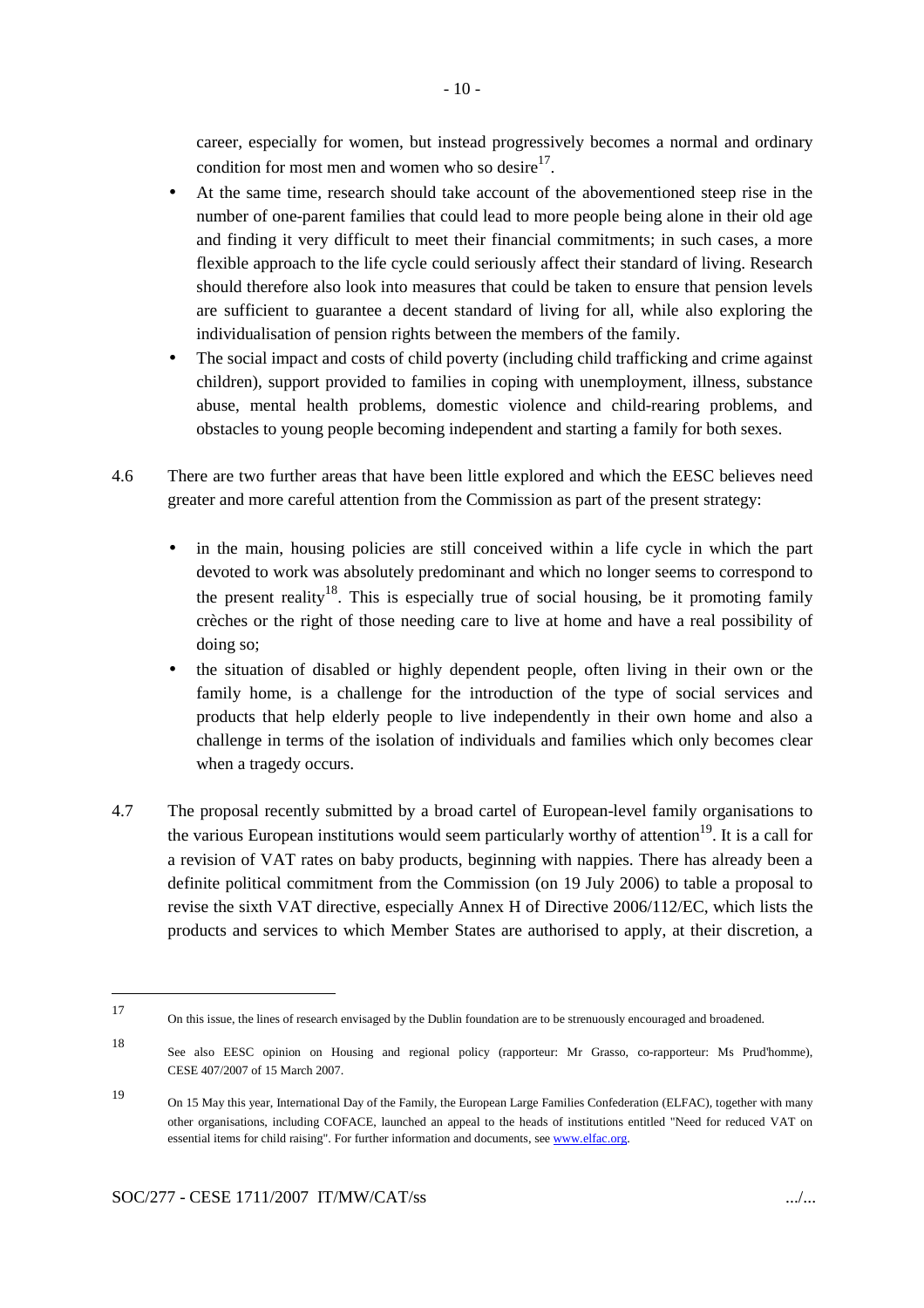reduced rate no lower than  $5\%^{20}$ . The cost of these articles has a major impact on family budgets throughout Europe.

The EESC supports this proposal, which could be a tangible step forward and a matter on which the European Union can encourage the Member States to give substantial economic support to families.

- 4.8 Finally, two specific steps should be mentioned:
	- the need to establish a more precise family mainstreaming of the various EU policies to systematically cover both the impact on families of individual measures applied and the family dimension within the various sectors of the Union's social and economic action. In this connection, the EESC thinks the Commission should relaunch the Interservices group created in 1989 but subsequently abandoned, which would make it easier to coordinate its action in this area;
	- the need for systematic consultation of Europe's citizens, and especially family associations and social partners, to enable better on-going assessment of measures taken, more efficient dissemination of information and support for this process either financially or via the establishment of appropriate procedures and forums. The EESC itself could prove to be an excellent institution to give structural stability to this task.

# **5. Conclusions**

5.1 While the scale of the demographic challenge is acknowledged, the issue of solidarity between the generations should not be focused on, and therefore limited to, this alone, but must increasingly be treated as a priority problem of the coming years – involving horizontal centres of responsibility (institutions, social partners, civil society organisations, etc.) and longitudinal ones (young people, old people, etc.) – as these are crucial for Europe's economic, social and cultural development and for the renewal of the very social compact on which our democracies stand.

In fact, over the years, the cultures of solidarity which have characterised Europe's development so far, have afforded original and sustainable solutions which have proved crucial for human, social and economic progress: from national welfare systems to the relationship between social rights and obligations, from the development of citizenship rights to the intersection and continuity of responsibility between generations in the family.

5.2 As the French writer Antoine de Saint-Exupéry put it, it is important not merely to foresee the future, but to bring it about. What is needed, therefore, is to act to give every citizen a new faith in the future and especially in the family and, above all, the young. In this way, they will

20

Some Member States already apply a reduced VAT rate to nappies, but it is felt that a more far-reaching decision should be taken which includes the whole gamut of products for babies, from food to clothing, which continue to be taxed at the highest rate.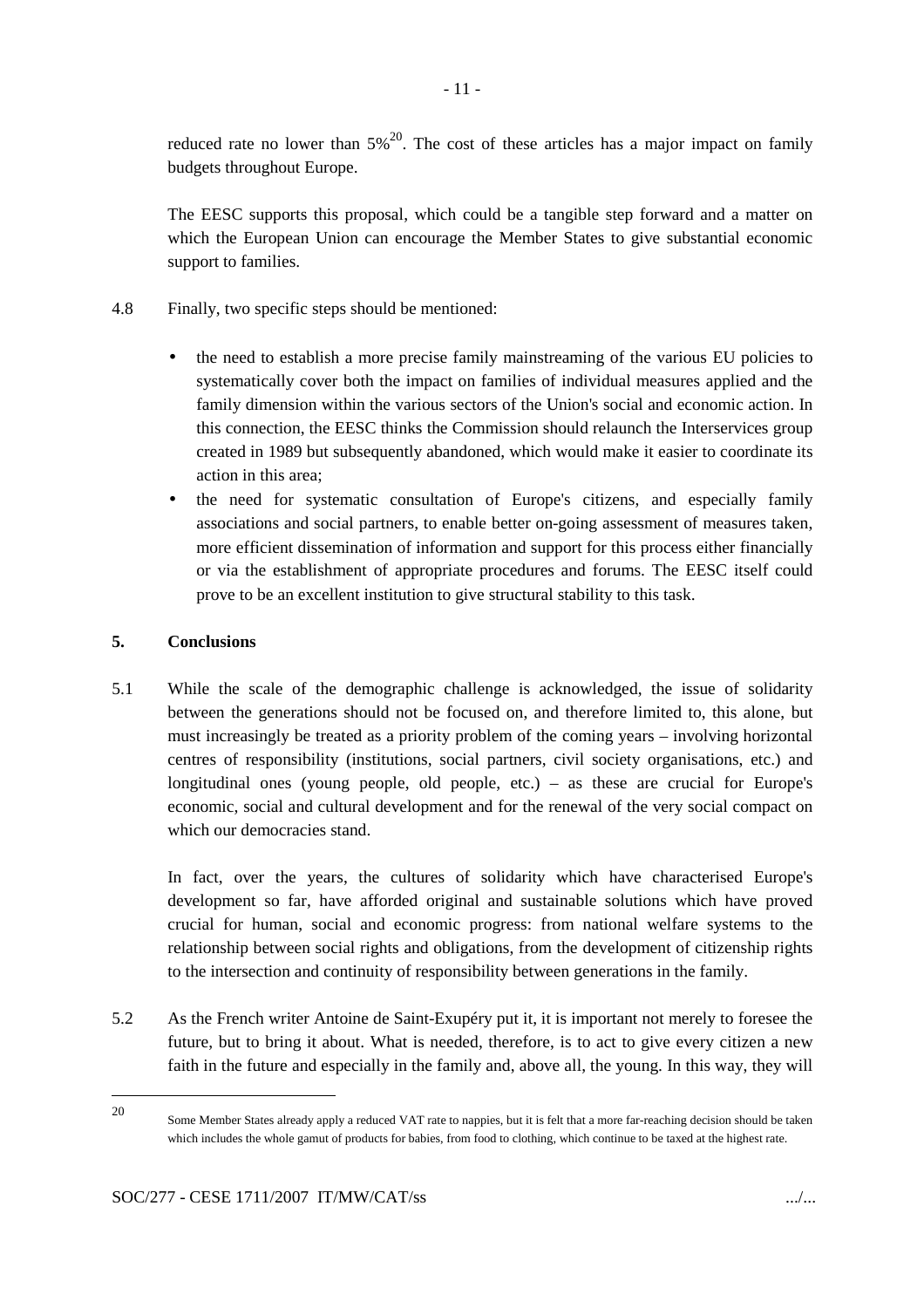no longer be obliged to deal with a social environment whose resources, services and time are so unfavourable that they require the undue postponement of personal family plans and having the desired number of children. Instead, they will experience the sturdiness of a renewed alliance of solidarity between generations and will be empowered to make their own contribution to it, and thus meet the challenges of our times.

Brussels, 13 December 2007.

The President of the European Economic and Social Committee

The Secretary-General of the European Economic and Social Committee

Dimitris Dimitriadis

Patrick Venturini

\*

\* \*

N.B.: Appendix overleaf.